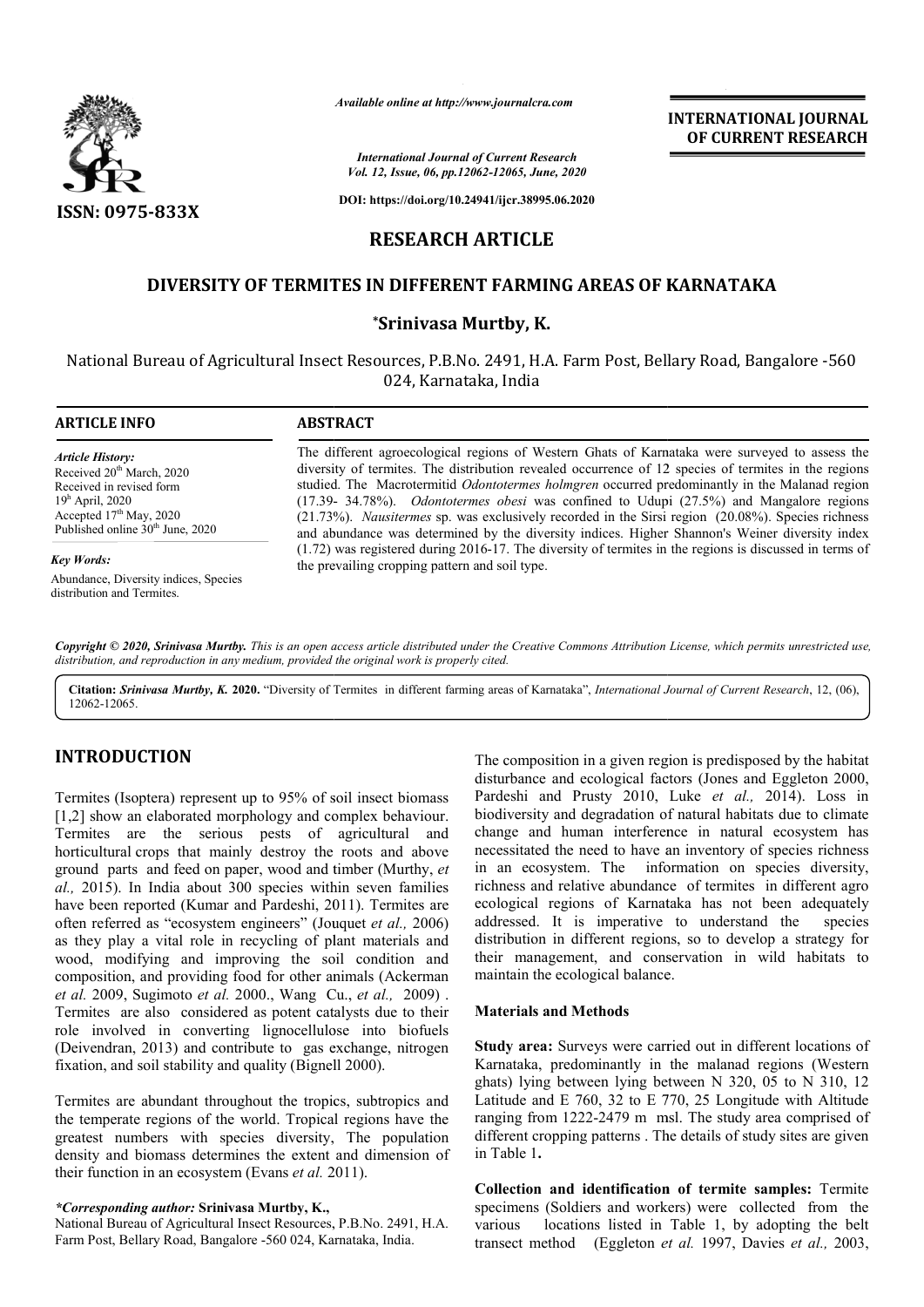Anantharaju *et al.,* 2014). Collections were made at three months intervals from August 2016 to July 2018. The sampling also included the micro habitat (mounds, leaf litter and vegetation) apart from the crop canopy. Contiguous sections of the transect measured 10 sq. m each. The collected specimens were taken to the laboratory at the Division of Molecular Entomology, NBAIR-ICAR Bangalore, The labeled specimens were preserved in 75% (v/v) ethyl alcohol. Taxonomical identification of these specimens was done at the Division of Entomology Indian Agricultural Research Institute, New Delhi, Institute of Wood Science Technology Bangalore, and Centre for Insect taxonomy, University of Agricultural Sciences, Bangalore, by using the keys of Roonwal and Chottani (1989) and , Chottani (1997) and Kalleshwaraswamy *et al.* (2013).

**Determination of diversity:**The number of species encountered was used as an indicator of relative abundance of species within each habitat. Richness (number of species) and abundance (number of individuals) were assessed. Termite species richness was calculated using Shannon's diversity index (H), Simpson's diversity index (D) and , Evenness (E).. The Shannon index (*H'*) explains the evenness of the abundance of species, while the Simpson index (D) is less sensitive to species richness but more sensitive to the most abundant species (Magurran, 2004).

Shannon diversity index

Simpson's index of diversity

$$
D = 1 - \sum_{i=1}^{S} (p_i)^2
$$

Simpson's Reciprocal Index = 1/D Pielou's evenness index

$$
J' = \frac{H'}{H_{max}}
$$

## **RESULTS**

**Study area: Species composition:** The study area included different regions in Karnataka with varied topography climate, soil and vegetation (Table 1 ) The surveys were conducted at Bangalore (12.97<sup>0</sup> N., 77.57<sup>0</sup> E), Chintamani (13.40<sup>0</sup> N., 78.05<sup>0</sup> E), Mudigere (13.13<sup>0</sup> N., 75.64<sup>0</sup> E) and Malanad regions (Sringeri , Sirsi , Shimoga and Thirthahalli). The soil type in these areas was of red loamy and red sandy with varied cropping pattern that comprised of rice, small millets, maize, groundnut, sorghum, sugarcane, castor and plantation crops.

**Species distribution and abundance:**Twelve species of termites were recorded in the areas studied. Bangalore region supported 6 species. Species belonging sub family Macrotermitinae were more predominant in the various areas of study. Seven species of termites were recorded in the Bangalore region. *Microtermes mycophagus* registered 28.38% abundance followed by *Odontotermes longignathus*. (26.08%). *Odontotermes -wallonesis* was recorded in Mysore and Tirthahalli regions. The malanad regions comprising of Mudigere, Sringeri, Shimoga, Sirsi, Belgaum and Chikmagalur<br>recorded occurrence of *Odontotermes holmgren* occurrence of *Odontotermes holmgren* predominantly. The abundance of the *Odontotermes holmgren*  in these regions ranged from 17.39 to 34.78 % . Sirsi recorded the maximum abundance of 34.78%, while, Sringeri registered the lowest of 17.39%.

Shivamoga and Belgaum recorded 21.73% abundance each (Table 2). *Odontotermes obesi* was confined to Udupi (27.5%) and Mangalore regions (21.73%). *Nausitermes* sp. was exclusively recorded in the Sirsi region (20.08%)

**Diversity indices:**The diversity indices was worked out for Malanad region. Shannon Wiener diversity Index (1.72 and 1.68) and lower Simpson index (0.65 and 0.61) was observed (Table 3). The indices have indicated the evenness and abundance of species in the area. The evenness value reveals that the species are distributed evenly in the habitat (0.60 and 0.56 during the years of study). Species diversity and richness varied across the different region. Shannon's diversity index (H) clearly showed that the malanad region was more diverse than others It is known that Simpson's diversity index is more weighted on dominant species compared to Shannon's diversity index.

### **DISCUSSION**

The diversity of termitsin selected regions of Karnataka with emphasis on the malanad region (western ghats) was assessed. The taxonomic composition of termites and their abundance revealed occurrence of species diversity wityh respect to the artea and the cropping pattern. *Odontotermes holmgren* (Macrotermitinae) occurred predominantly in the malanad region comprising the areas of Belgaum, Chintamani, Mudigere, Shivamoga, Sirsi, Sringeri and Thirthahalli, with the abundanc ertanging from 17.39 - 34.78%. The other areas , Udupi and Mangalore distinctly recorded *Odontotermes obesei*  as the abundant species (27.5 and 28.9 %, respectively). Bangalore region, however recorded seven varied species, owing to the diversified cropping pattern and soil type. Our observations in the present study are corroborative with the earlier reports of diversity of termite species in the western ghats of karnataka by Varma and Swaran (2007), Vidyashree *et al.,* (2018 and 2018a) and Shanbhag and Sundaraj (2013). Species diversity and richness varied across the regions. the Shanomn diversity index and Simpson index have indicated the evenness and abundance in the area. Our observations are closely in confirmation with findings of Shanbhag and Sundararaj [2013] who reported higher Simpson index in forest compared to plantation. The surveyed landscapes are located in sub-tropical and low humid temperate region (N 300, 12.57 - 12.97 N and 75.72 - 778.05 E) with a broad altitude range (2322 - 2479 msl) which facilitated the diversity of termites in different habitats. The significance of changes in altitude and low temperatures on the abundance and diversity of species richness must be correlated, probably, the low temperatures at high altitudes might limits the development of termites. The natural vegetation and the cropping pattern might have contributed to greater diversity of termite fauna in the region. Most termite assemblages having a more diverse range of food resources with the varying cropping pattern (e.g., wood, soil, and leaf litter) and soil type for nesting strategies (mound, arboreal nests, and nests of wood) as reported by Dawes (2010). Soil parameters, vegetation and microclimate strongly modify the termite communities as opined by Basu *et al.,*  (1996). . Land use patterns had an observable impact on the termite species composition and abundance Previous studies by Blanchart and Julka (1997) and Ferry (1992) suggested that increased anthropogenic activity in the region adversely affected the soil macrofauna and diversity, while Menon and Bawa (1997) opined conversion of forest land in to cultivation land with coffee and areca plantations.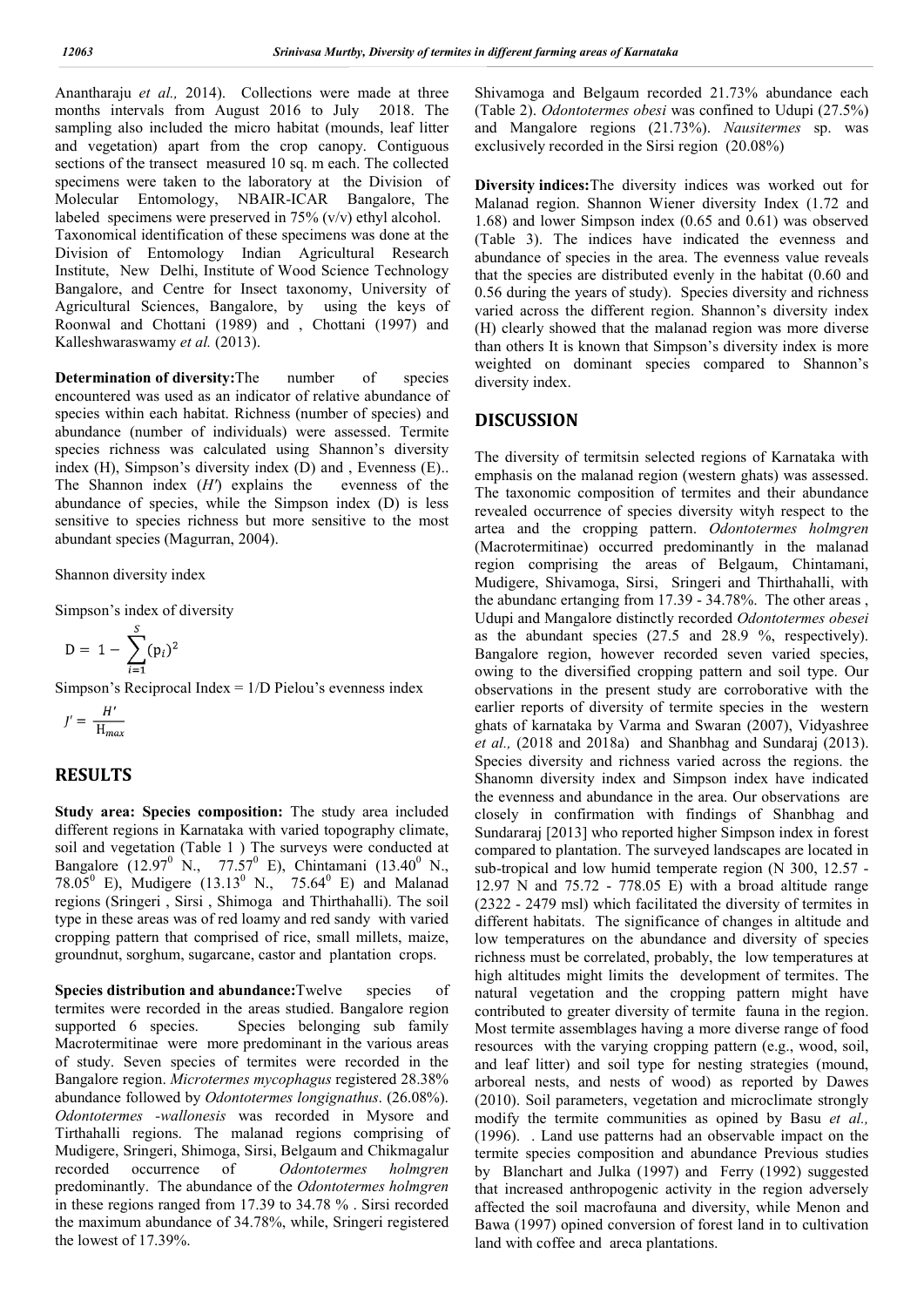#### **Table 1. Characteristics of the study area**

| Site<br>District                                                           |                                                | Geographical Co-ordinates                                         | Cropping pattern                                                                                    | Soil type                     |
|----------------------------------------------------------------------------|------------------------------------------------|-------------------------------------------------------------------|-----------------------------------------------------------------------------------------------------|-------------------------------|
| Bangalore                                                                  | Bangalore                                      | $12.97^{\circ}$ N.<br>$77.57$ <sup>0</sup> E                      | Rice, Small millets, Maize, Groundnut,<br>sorghum, Sugarcane, castor and<br>vegetables              | Red laterite and<br>red loamy |
| Chintamani                                                                 | Chikballapur                                   | $13.40^{\circ}$ N.<br>$78.05^{\circ}$ E                           | Rice, Small millets, Maize, Groundnut,<br>sorghum, pulses, sunflower, fruit crops<br>and vegetables | Red loamy, Red<br>sandy       |
| Mudigere                                                                   | Chickmagalur                                   | $13.13^{\circ}$ N.,<br>$75.64$ <sup>0</sup> E                     | Ragi, Jowar, Maize, pulses, horticultural<br>crops, cardamom, cashew, spices                        | Red loamy                     |
| Malanad region<br>(Chikmagalur)<br>Sringeri Sirsi Shimoga<br>Thirthahalli) | Chikmagalur<br>Uttarakanada<br>Shimoga Shimoga | $12.57 - 13.52$ <sup>o</sup> N.<br>$75.72 - 75.22$ <sup>0</sup> E | Millets, maize, pulses. Arecanut, cocoa,<br>sugarcane, coffee, cardamom and spices                  | Red loamy                     |

| Table 2. Taxonomic composition and relative abundance of different species of Termites in |
|-------------------------------------------------------------------------------------------|
| different regions in Karnataka                                                            |

| Location      | Termitidae                  | Sub family       | Abundance |
|---------------|-----------------------------|------------------|-----------|
| Bangalore     | Microtermes mycophagus      | Macrotermitinae  | 28.38     |
|               | Euhamitermes hamatus        | Apicotermitinae  | 11.59     |
|               | Hypotermes xenotermitis     | Macrotermitinae  | 8.69      |
|               | Hypotermes makhamensis      | Macrotermitinae  | 10.23     |
|               | Hypotermes xenotermitis     | Macrotermitinae  | 17.29     |
|               | Odontotermes gurdaspurensis | Macr otermitinae | 18.84     |
|               | Odontotermes longignathus   | Macrotermitinae  | 26.08     |
| Mysore        | Hypotermes xenotermitis     | Macrotermitinae  | 10.08     |
|               | Odontotermes -wallonesis    | Macrotermitinae  | 24.08     |
| Mangalore     | Odontotermes longignathus   | Macrotermitinae  | 28.9      |
|               | Odontotermes obesi          | Macrotermitinae  | 21.73     |
| Mudigere      | Dicuspiditermes Krishna     | Macrotermitinae  | 23.18     |
|               | Odontotermes holmgren       | Macrotermitinae  | 31.8      |
| Sringeri      | Odontotermes holmgren       | Macrotermitinae  | 17.39     |
| Shivamoga     | Odontotermes holmgren       | Macrotermitinae  | 21.73     |
| Thirthahalli  | Odontotermes holmgren       | Macrotermitinae  | 23.01     |
|               | Odontotermes -wallonesis    | Macrotermitinae  | 26.08     |
| Belgaum       | Odontotermes holmgren       | Macrotermitinae  | 21.73     |
| Sirsi         | Odontotermes holmgren       | Macrotermitinae  | 34.78     |
|               | Nasuitermes sp.             | Nasutitermitinae | 20.38     |
| Chikkamagalur | Odontotermes holmgren       | Macrotermitinae  | 17.39     |
| Udupi         | Odontotermes obesei         | Macrotermitinae  | 27.5      |

|  |  |  | Table 3. Diversity indices values of termites in the Malanad region |  |  |  |
|--|--|--|---------------------------------------------------------------------|--|--|--|
|  |  |  |                                                                     |  |  |  |

| ears      | Studv area      | Shannon's Index | Simpson index | Eveness |  |
|-----------|-----------------|-----------------|---------------|---------|--|
| 2016-2017 | Malanad region  | .               | 0.65          | 0.60    |  |
| 2017-2018 | Malanad regions | 1.68            | 0.61          | 0.56    |  |

### **REFERENCES**

- Acda, M. 2013. Geographical distribution of subterranean termites (Isoptera) in economically important regions of Luzon, Phillines. *Philipp. Agric. Sci.* 96: 205–209.
- Ackerman, I.L., R. Constantino, J.R.H.G. Glauch, J. Lehmann, S.J. Riha and E.C.M.

Fernandes. 2009. Termite (Insect: Isoptera) species composition in a primary rain forest and agroforestory in Central Amazonia. *Biotropica* 41: 226–233.

- Ali, M., N. Sial, S. Ashraf and A. Hasanat. 2013. A survey of subterranean termite (Isoptera) fauna and its population diversity in district Bahawalpur. *Stard. Sci. Res. Essays,*  11: 289–293.
- Anantharaju, T, Gurjeet Kaur, Lakshmi G (2014) Sampling and identification of

termites in Northeastern Puducherry. *J. Ent. Zool, Studies,* 2: 225-230.

Basu, P., E. Blanchart and M. Lepage. 1996. Termites (Isoptera) community in the Western Ghats, South India: Influence of anthrogenic disturbance of natural vegetation. *Eur. J. Soil Biol.* 32: 113–121.

Bignell, D.E. 2000. Termites in ecosystems, Pp. 363–387. In Bignell A.T., D.E. Higashi, M.

Kluwer (eds.), Termites-Evolution, Sociality, Symbioses, Ecology. Kluwer Academic Publishers, Dordrecht, The Netherlands.

- Blanchart, E. and J.M. Julka. 1997. Influence of forest disturbance on earthworm (Oligochaeta) communities in the Western Ghats (South India). *Soil Biol. Biochem.* 29: 303–306.
- Chottani, O.B. 1997 The Fauna of India and the Adjacent Countries: Isoptera (Termites) Vol.II. Zoological Survey of India, Calcutta.
- Davies RG, Hernandez LM, Eggleton P, Didham RK, Fagan LL, Winchester NN. 2003. Environmental and spatial influences upon species composition of a termite assemblage across neotropical forest islands. *J. Trop. Ecol.,* 9:509-524.
- Dawes, T.Z. 2010. Impacts of habitat disturbance on termites and soil water storage in the
- tropical Austalian Savanna. *Pedobiologia* 53: 241–246.
- Deivendran (2013) Genetic Diversity in the soldiers of the Subterranean Termite Macrotermes convulsionarius